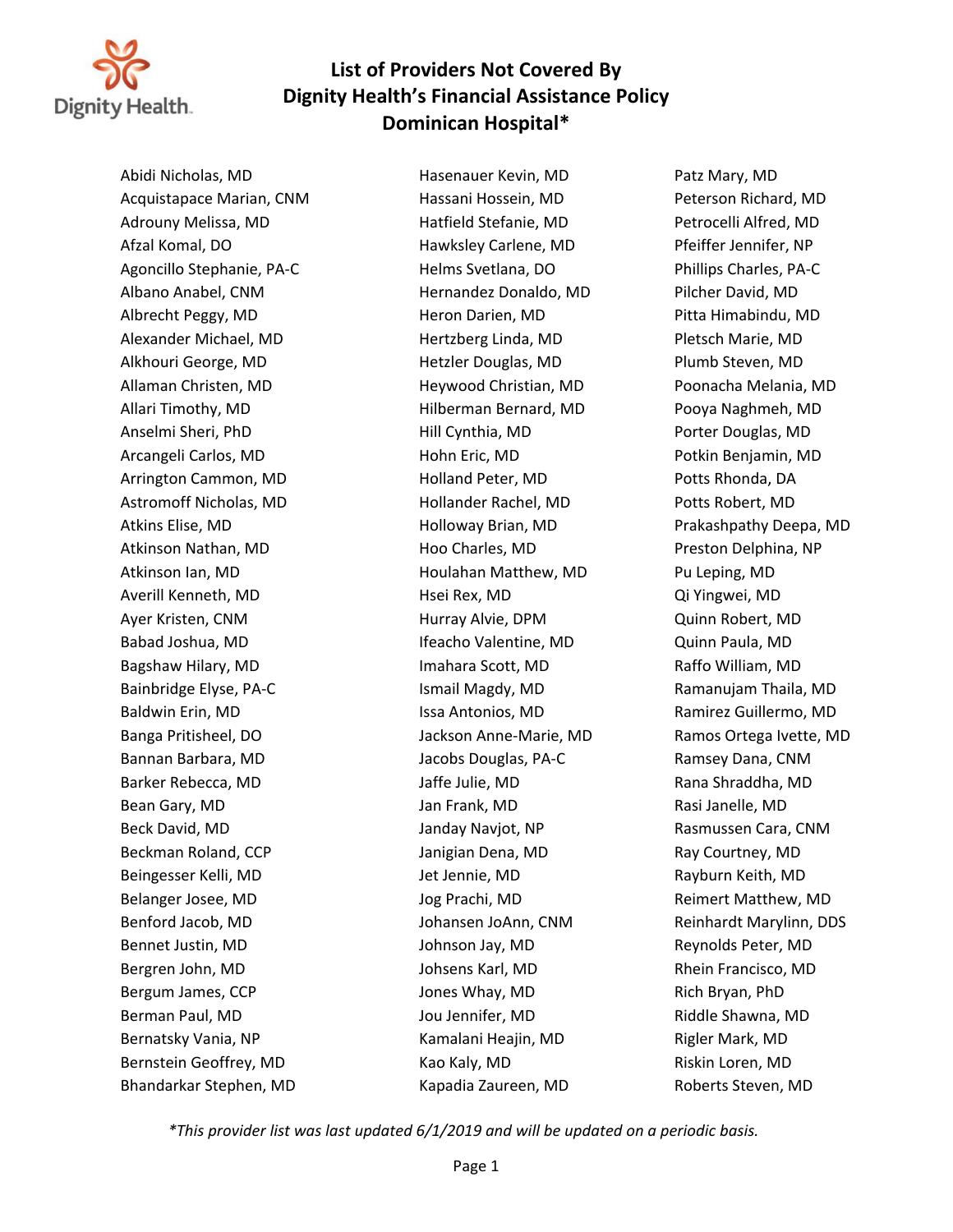

Bhattacharya Joydip, DO Karakash Scarlett, MD Rode Martha, MD Bhavsar Ashish, MD Karam Amer, MD Rodems Jeannine, MD Bhullar Narinder, MD Karimoto Maxine, MD Rodriguez Maritina, MD Bhuria Himanshu, MD Kashino Dean, MD Rodriguez Juan, MD Bhuria Upasna, MD **Kato Devin, MD** Roll Gunnar, PA-C Binesh Martin, MD Kato Anne, MD Rose David, MD Binesh Bahareh, MD Kau Ryan, MD Rosen Mark, MD Birnbaum Peter, MD Kaufmann John, MD Rosenbaum Lawrence, MD Blackwell Craig, MD Kaufmann Victoria, MD Ruby Rachel, FNP Blakeslee Timothy, DPM **Keet Robert, MD** Russo Lorena, MD Block Bruce, MD Keet Kevin, MD Ryan Matthew, DO Blumenfeld Kenneth, MD **Kelts Eric, MD** Saligram Pragathi, MD Board David, MD **Kerba Steve, DDS** Salvay Howard, MD Boddy Mark, MD Kerley Suzanne, MD Sanchez Michelle, MD Borba Susan, MD Kesavan Shubhangi, MD Santillano Jessica, MD Brandt Ryan, MD Kesler-Diaz Anna, MD Saranto John, MD Braslau Daniel, MD **Samuel Communist Communist Communist Communist Communist Communist Communist Communist Communist Communist Communist Communist Communist Communist Communist Communist Communist Communist Communist Commu** Braun Ronald, MD Kharbanda Ameeta, MD Sawhney Neil, MD Bregman Steven, PA-C Kim Kyong-Mee, MD Schachar Ira, MD Bregman Lynn, PA-C **Kim Charlotte, MD** Schaefer Susan, MD Brenis Mark, DPM **Kim Suejin, MD** Schepps Donald, MD Bristol Heather, PA-C **Kim Eunice, MD** Schirmer Casey, MD Bronson Betsy, MD **Kinghorn Katherine, MD** Schmetz Mark, MD Browns Monique, MD **Kipps David, MD** Schmitt Ryan, PA-C Brunelli Brian, MD Klein Stefan, MD Schreck Jennifer, MD Buntin Chante, MD **Schwartz Howard, MD** Knapp Wendi, MD Schwartz Howard, MD Burroughs-Abidi Beth, MD Konoske Ryan, MD Schweitzer Timothy, MD Busse Jacquelyn, MD **Krause Paul, MD** Secomb Clair, MD Butler Jenifer, MD Kullar Raj, MD Sedgwick Jacqueline, MD Calciano Andrew, MD Kumar Surinder, MD Seftel Marc, MD Campos Kellye, NP Labinger Michael, CCP Segnitz Lisa, MD Cao William, MD Laclergue Sarah, NP Shaffer Nancy, MD Caputo Leonard, MD Laeeq Ambreen, MD Shafi Bilal, MD Casstevens Christopher, MD Lane Alexis, MD Sharp Roland, MD Castillo Cesar, MD Lanes Aaron, PA-C Sherman Whitney, MD Chandra Satish, MD Lapid Terry, MD Sherwood Michael, PA-C Chankai Isaac, MD Lappen Rhonda, MD Shields G. Patrick, MD Chaudhary Navjot, MD Laurencin Mercedes, MD Shields Molly, MD Chen Howard, MD Lawrance Chelsea, PA-C Shirka Romina, DO Chen Robert, MD Lawson Angela, MD Shirzadi Ali, MD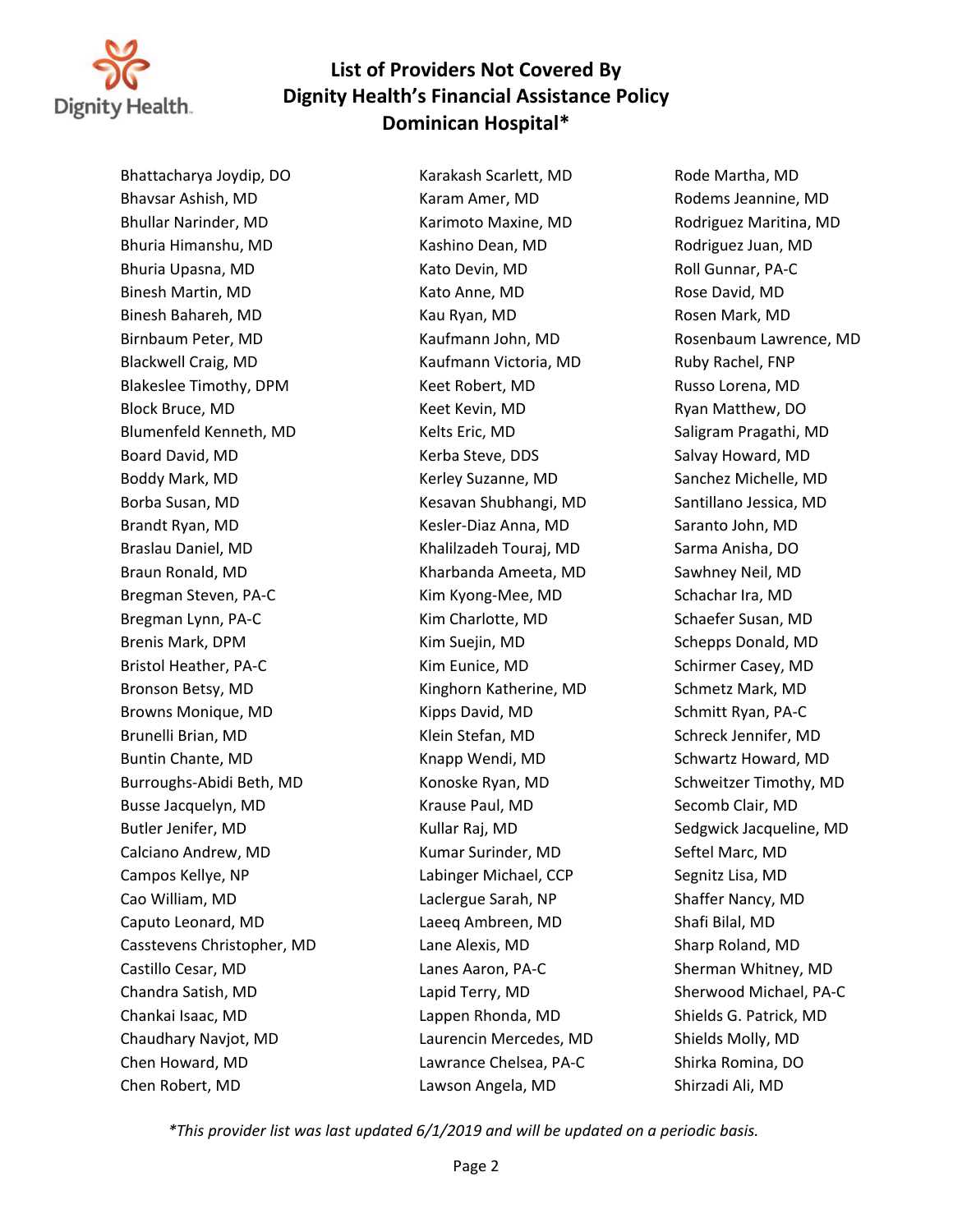

Chen Cheryl, MD Lee Shannon, CCP Shuttleworth Paul, CCP Cheng Chien (Brian), DDS Lee Gordon, MD Sidell Kathrin, MD Cheng Clement, MD Lee Louis, MD Singh Rajinder, MD Chiao Hsiang, CCP **Lee Eric, MD** Chiao Hsiang, CCP Chiao Hsiang, MD Singh Sunita, MD Chilukuri Ananthakrishna, MD Leib Steven, MD Singh Ranvir, MD Christensen John, MD Lenz Lawrence, MD Slaughter Carolyn, CNM Christoffersen Karl, MD Leum Linda, MD Small Rebecca, MD Chuba Mary, MD Levin Larry, MD Smith Rick, DDS Chwascinska-Szarek Martina, CNM Ley Robert, MD Smith Damien, MD Cicek Steiger Wendy, MD Li Victor, MD Li Victor, MD Smith Jeffrey, DDS Clark Robert, MD Liao Wennie, MD Smythe Andrew, DO Clay Melissa, NP Likar Laura, MD Smythe Tracy, PA-C Coe Jeffrey, MD Lilja James, MD Soffer Robin, MD Cohen Jessica, MD Lin Jeff, MD Sohal Ravinder, MD Conlin Matthew, PA-C Lindberg Carl, DPM Solimani Nezhat, MD Corey Judith, MD **Ling Andrea, MD** Spellman Keith, MD Cortes Steven, MD Lois Nicholas, PA-C Spiegel James, MD Costa Jillene, DPM **Lucchesi Archana, MD** Spilman Daniel, MD Crawford Julia, MD Luksich Jason, MD Spowart Gregory, MD Cress Jonathan, MD Lynch Christy, MD StClair Ryan, MD Cuadros Yolanda, MD MacMillan Margaret, MD Steffen Prentice, MD Culver Brent, MD Machuca Graciela, DA Stein Cindy, CNM Culver Amy, MD Maclay Tracy, MD Steinberg Gary, MD Cushner Kayla, CNM Madara Jonathan, MD Stewart Robert, MD Dacey Michael, MD **Magee Steven, MD** Sturzu Anthony, MD Dakkuri Rami, MD Magid Morgan, MD Sudduth Nicole, MD Danish David, DO Majuk Zenowij, MD Summa Christopher, MD Daodu Igbekele, MD **Mallory Marshall, MD** Suval Michael, DO Daodu Jennifer, MD Marcus Daniel, MD Taghvaei Sepideh, DDS De La Cruz Paula, MD Maris Drew, MD Tapper Sharon, MD De la Motte Grant, MD Marsico Nicole, MD Taylor Larisa, MD Deetz Thomas, MD Martinez Acelina, PA-C Telfer James, MD Desai Kirti, MD Martinez Roy, MD Teng James, MD Destro Laura, MD Martinez Jessica, PA-C Thaker Kuntal, MD Devereaux Denise, MD Martires Kathryn, MD Thomas Jason, CCP Dirda Tyler, MD Masri Tony, MD Titen Sienna, MD Dorosin John, PA-C **Massion Charlea, MD** Tokh Mohammed, MD Drew Scott, DO **Masters Samuel, MD** Tomafsky Patrick, PA-C Druzin Maurice, MD Masters Bonny, MD Tomlinson Fred, MD Dulbecco Fiona, MD Matteucci Alma, DA Tran Michael, MD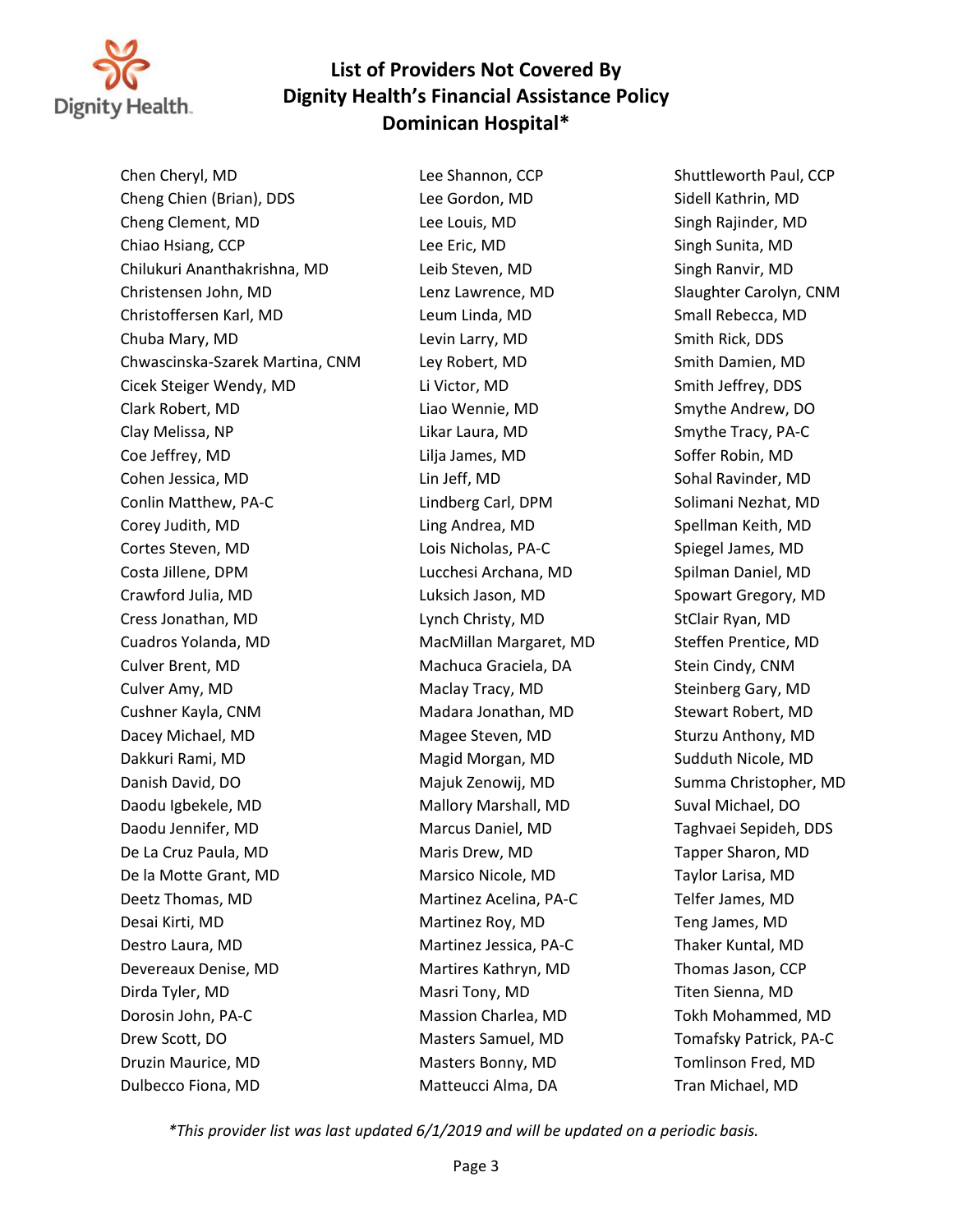

Glina John, MD Newsome Inemesit, MD Winkler Vickie, MD

Dunn Michael, DO Maufe Sarah, MD Trefelner Eric, MD Edwards Cheryl, MD McCurdy Alice, PA-C Trinh Thuan-Hau, MD Edwards Andrea, MD McDaniel Clayton, MD Tsau Pei, MD Eisendorf Bruce, MD McDaniel Anne-Marie, MD Tsukamaki Jason, MD Eklund Erick, DDS McGrew Diane, MD Tung Ka-Wah, MD El-Sayed Yasser, MD McHugh Kevin, MD Vedder Arthur, MD Enlow Susan, MD McMullen Amy, MD Vigil Valerie, MD Erdman Daniel, MD Mears William, MD Vo Hoang Anh, MD Espinoza Deborah, PA-C Meisel Jay, MD Vu Thanh, MD Esteva Soraya, MD Menna Vicki, DA Vu Tuong, MD Fabry Joseph, DO **Mentor Margann, CNM** Waddle Brian, MD Farquharson Hannah, MD Merlo Scott, PA-C Wagner Pamela, PA-C Feldmann Sarah, DO Mickiewicz Nanette, MD Wagner David, MD Ferguson Lisa, MD Miller Christine, PA-C Walker Raelene, MD Ferzoco Raina, MD Mills Christopher, PA-C Wall David, PA-C Flowers Aarron, DPM **Mitchell S. Todd, MD** Wang Janet, MD Fong Ronald, MD Mohamed Aly, MD Wang Karen, MD Forouhar Sara, MD Molina Angela, MD Ware Paul, MD Franks Joseph, MD Mollick Joseph, MD Ware Suzanne, MD Fromm Leora, CNM **Monahan Patrick, MD** Wasche Jason, DO Fuchs Martha, PA-C Mooney Lindsay, MD Waters Jenli, MD Gallagher Jeanne, MD Moore Margaret, MD Watson Jack, MD Galvan Rebecca, PA-C **Music Edge Containers** Mora Franco, CCP **Music COVID-MIN** Watson Tamara, MD Gansaeuer Michael, MD Morris William, MD Weber Miryam, MD Garcia Judith, MD Morse Aaron, MD Weber Robert, MD Garner Steven, MD Moshfeghi Darius, MD Weil Michael, MD Garvin Laura, MD Motyka D. Dawn, MD Weinstein Freddie, MD Garza Armando, MD Mueller Leigh, DO Welle Thomas, DO Gausling Rudolf, MD **Muller Marin, MD** Muller Marin, MD Westphal Kenneth, MD Gearhart Lorie, MD Murrish Geoffrey, MD Whaley Bradley, MD Geil Gary, MD Myers Michael, MD Wheeler Jedediah, DO Ghaderi Farnoush, DO Nacamuli Randall, MD White Melinda, DO Ghassemi Kourosh, MD Nagle Jackson, DO Whitley Gregory, MD Gidvani Sandeep, MD Nassralla Suzy, MD Wickham Michael, MD Gill Gursharan, MD Nauenberg Tanya, MD Williams Jeffrey, MD Glenn David, MD Newsom Elizabeth, MD Williams Richard, MD

Ellison Michael, MD McMillan Juliane, PA-C Vega-Bermudez Francisco, MD Entropo Maia, NP McNamara Edward, MD Villaverde Raymond, PA-C Gaudiani Vincent, MD Muir Marsha, MD Wesselman Christopher, MD